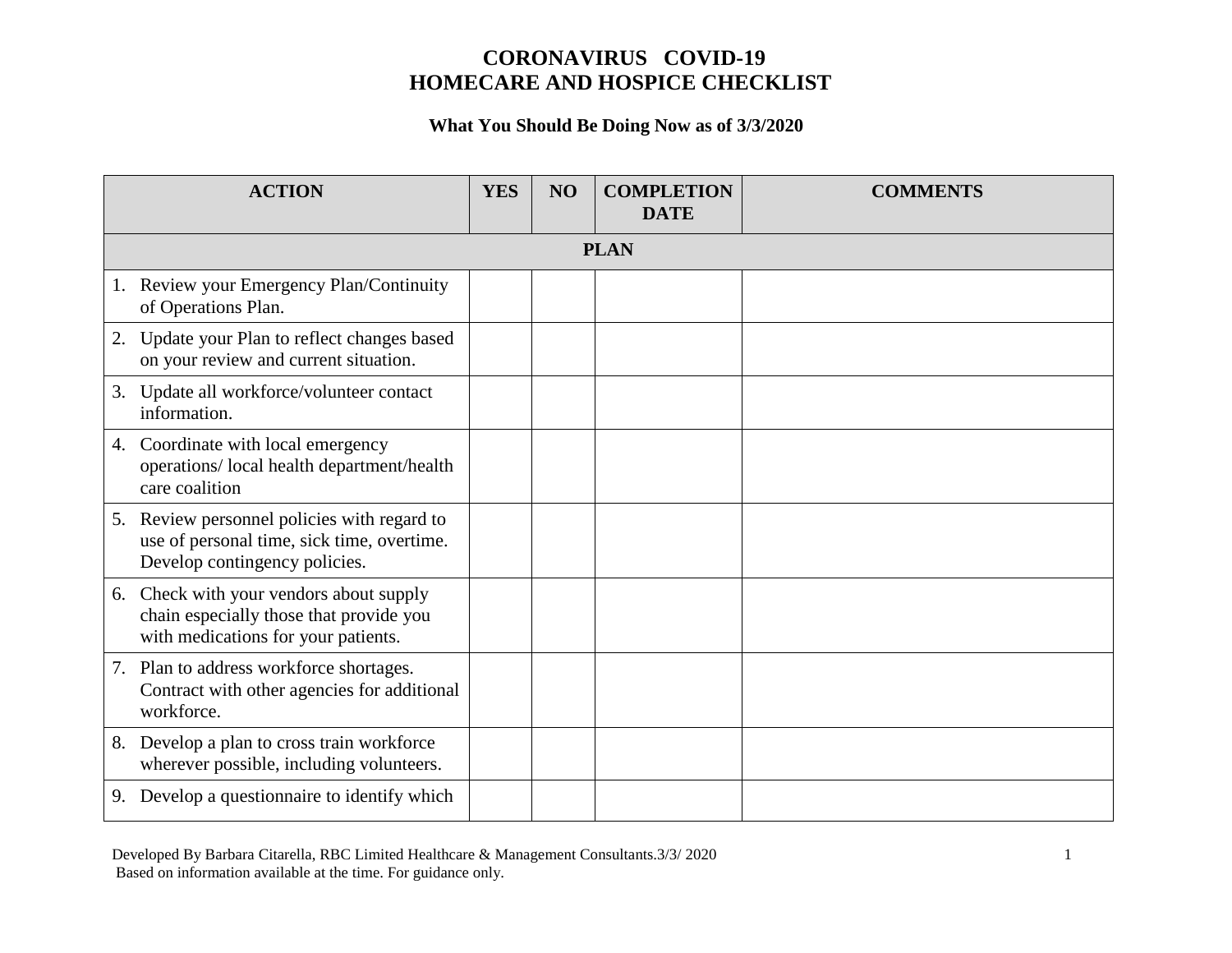| <b>ACTION</b>                                                                                                                                                                                                                                      | <b>YES</b> | NO | <b>COMPLETION</b><br><b>DATE</b> | <b>COMMENTS</b> |  |
|----------------------------------------------------------------------------------------------------------------------------------------------------------------------------------------------------------------------------------------------------|------------|----|----------------------------------|-----------------|--|
| workforce members are available to work<br>extra and flexible hours. Also identify<br>workforce members that may be employed<br>by another health care provider as they<br>may have a commitment to that<br>organization in an emergent situation. |            |    |                                  |                 |  |
| 10. Help your workforce develop a plan for<br>their families.                                                                                                                                                                                      |            |    |                                  |                 |  |
| <b>PATIENT CARE</b>                                                                                                                                                                                                                                |            |    |                                  |                 |  |
| 1. Assess your Patient Classification Levels<br>for possible triage and keep hard copy<br>easily accessible. Do this on a regular<br>basis while we are in this current situation.                                                                 |            |    |                                  |                 |  |
| Identify patient family members who may<br>2.<br>be able to take on more care responsibility<br>if necessary.                                                                                                                                      |            |    |                                  |                 |  |
| 3. Develop a Succession Plan.                                                                                                                                                                                                                      |            |    |                                  |                 |  |
| a. List names and responsibilities.                                                                                                                                                                                                                |            |    |                                  |                 |  |
| b. Get governing authority approval.                                                                                                                                                                                                               |            |    |                                  |                 |  |
| 4. Begin to develop plans for possible surge<br>capacity based on staffing and patient<br>classification levels. This means<br>forecasting with a possible significantly<br>reduced workforce.                                                     |            |    |                                  |                 |  |
| 5. Develop alternate staffing patterns such as                                                                                                                                                                                                     |            |    |                                  |                 |  |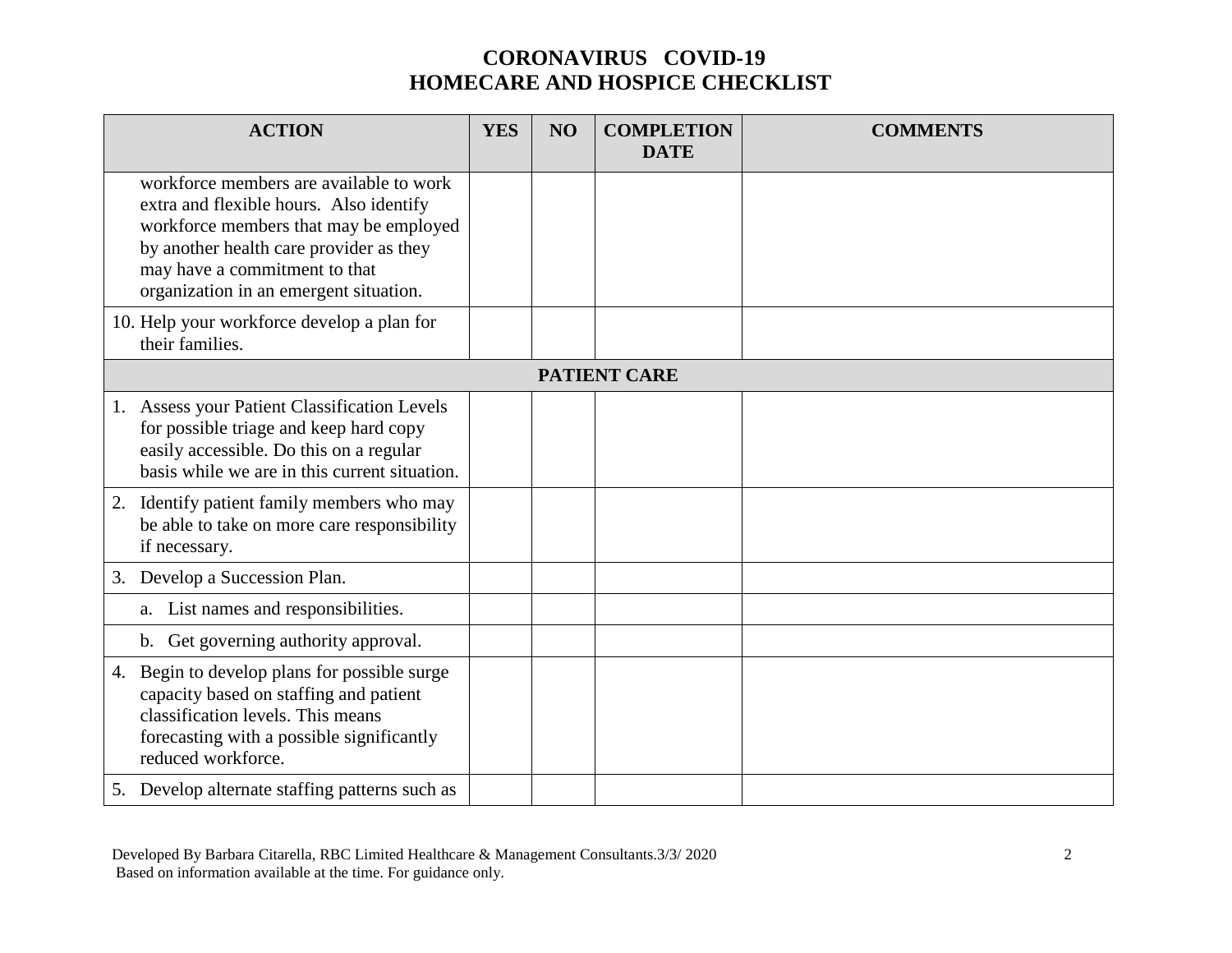| <b>ACTION</b>                                                                                                                                                                                                                                                                  | <b>YES</b> | NO | <b>COMPLETION</b><br><b>DATE</b>        | <b>COMMENTS</b> |  |
|--------------------------------------------------------------------------------------------------------------------------------------------------------------------------------------------------------------------------------------------------------------------------------|------------|----|-----------------------------------------|-----------------|--|
| longer days.                                                                                                                                                                                                                                                                   |            |    |                                         |                 |  |
| 6. Begin asking questions at each visit about<br>any travel (patient, family, and friends)<br>that has occurred within the last 14 days.<br>(Travel history to China, Iran, Italy, South<br>Korea, Japan.) Have a process for possible<br>identification of COVID-19 patients. |            |    |                                         |                 |  |
| SITUATIONAL AWARENESS                                                                                                                                                                                                                                                          |            |    |                                         |                 |  |
| 1. Communicate with local emergency<br>preparedness organizations.                                                                                                                                                                                                             |            |    |                                         |                 |  |
| 2. Read daily updates from CDC and World<br>Health organization.                                                                                                                                                                                                               |            |    |                                         |                 |  |
| 3. Be aware of state updates, resources and<br>communications.                                                                                                                                                                                                                 |            |    |                                         |                 |  |
|                                                                                                                                                                                                                                                                                |            |    | <b>INFECTION CONTROL AND PREVENTION</b> |                 |  |
| Educate/re-educate workforce in the<br>following:                                                                                                                                                                                                                              |            |    |                                         |                 |  |
| <b>Standard Precaution.</b><br>$\overline{\phantom{a}}$                                                                                                                                                                                                                        |            |    |                                         |                 |  |
| Transmission- based precautions such<br><b>as</b>                                                                                                                                                                                                                              |            |    |                                         |                 |  |
| contact,<br>$\circ$                                                                                                                                                                                                                                                            |            |    |                                         |                 |  |
| droplet, and<br>$\circ$                                                                                                                                                                                                                                                        |            |    |                                         |                 |  |
| airborne.<br>$\circ$                                                                                                                                                                                                                                                           |            |    |                                         |                 |  |
| 2. Review Nursing Bag Technique with all                                                                                                                                                                                                                                       |            |    |                                         |                 |  |